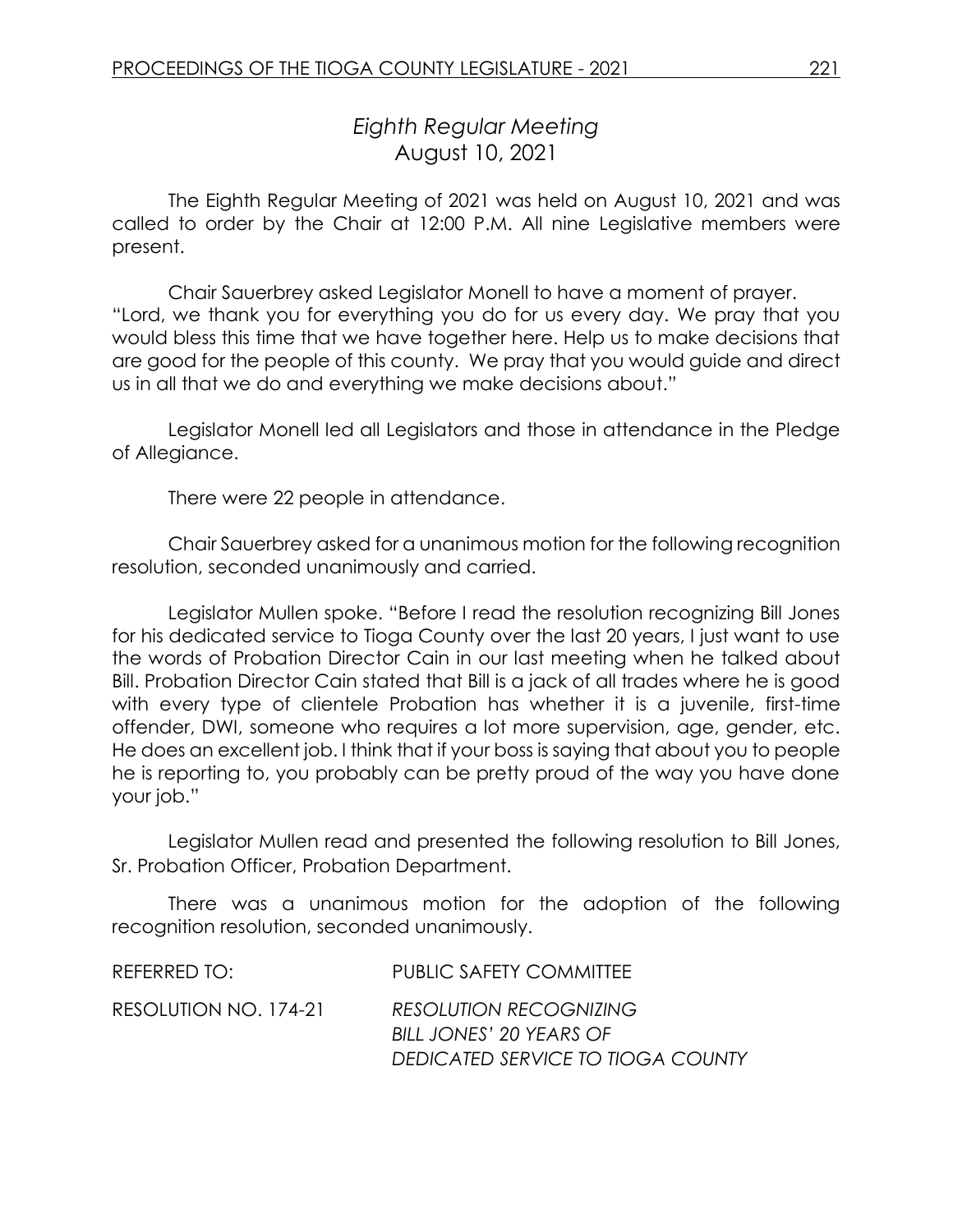WHEREAS: Bill Jones began his employment with Tioga County on August 6, 2001 as a Probation Officer at Tioga County Probation Department. On November 17, 2014, Bill was promoted to Probation Officer 2/Sr. Probation Officer which is the position he will retire from; and

WHEREAS: Bill Jones has been a dedicated and loyal employee in the performance of his duties and responsibilities during the past 20 years; and

WHEREAS: Bill Jones will retire on August 31, 2021; therefore be it

RESOLVED: That the Tioga County Legislature, on its own behalf, as well as on behalf of the citizens of Tioga County, express sincere gratitude to Bill Jones for his twenty years of dedicated and loyal service to the Tioga County Probation Department and its most vulnerable citizens; and be it further

RESOLVED: That this resolution be spread upon the minutes of this meeting and a certified copy be presented to this loyal, dedicated and outstanding employee, Bill Jones.

ROLL CALL VOTE Unanimously Yes – Legislators Monell, Mullen, Roberts, Sauerbrey, Standinger, Sullivan, Weston, Balliet, and Hollenbeck.

No – None.

Absent – None.

RESOLUTION ADOPTED UNANIMOUSLY.

Probation Supervisor Bennett spoke. "Billy, one of my greatest pleasures or one of the things I am most proud of from the Probation Department is the Sex Offender Treatment Program that we developed in the County. I feel like we have a great agency and we have offered an excellent service to the citizens of Tioga County in dealing with offenders and reducing the amount of victims in the County because we are treating offenders, so they stop re-offending. That program would not have been as successful without you. Your ability to engage a difficult population for many, many years I know took a lot out of you emotionally to deal with that population and I really appreciate the effort you gave people that sometimes are the most unlovable, unlikeable. You made them feel accepted and understand that they had the ability to change. I appreciate you living your faith, working your faith, and being a part of the Probation Department. Thank you. "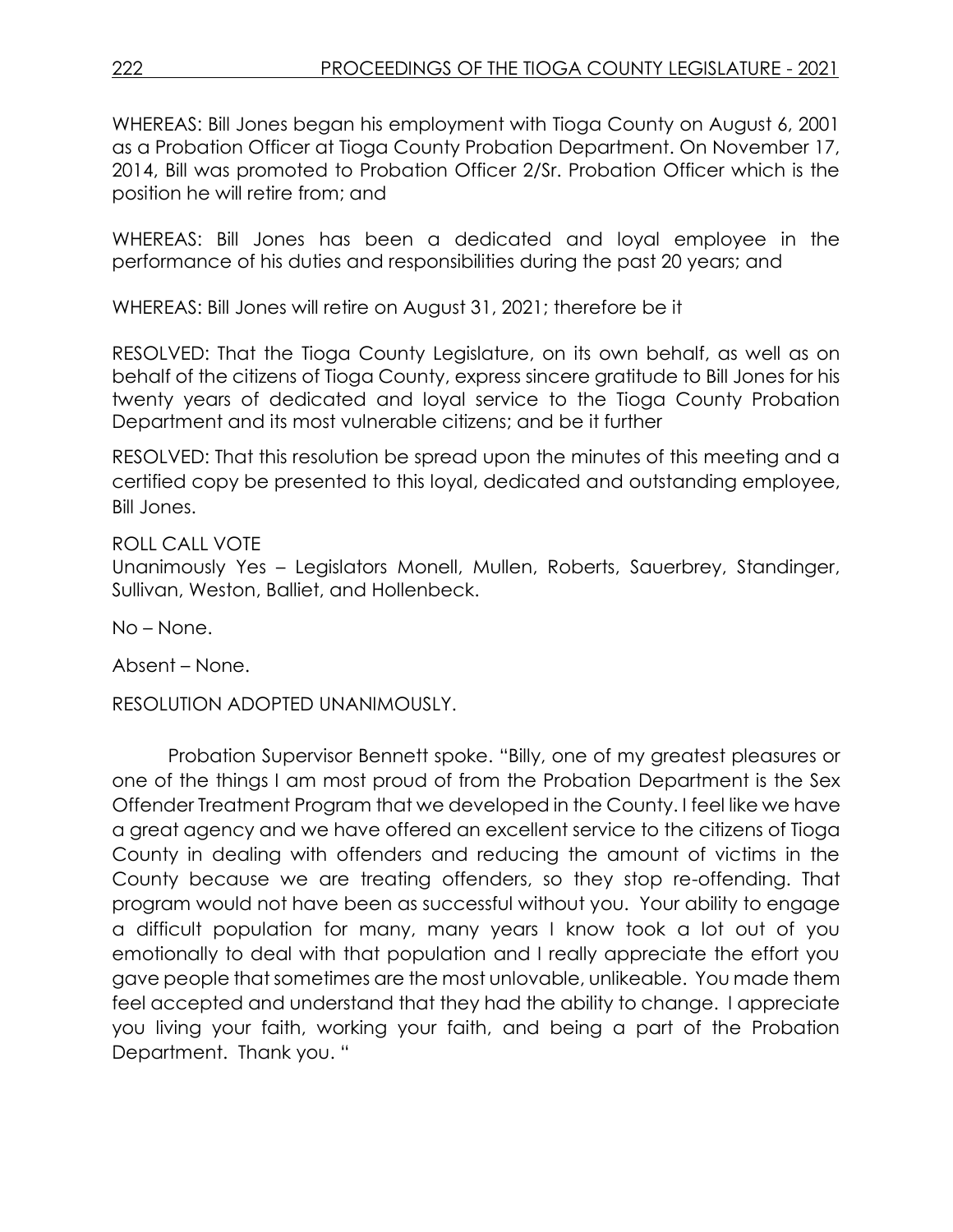Probation Director Cain spoke. "It is my honor to stand here today and acknowledge a good man. A good man I am privileged to not just call my coworker, but also a friend. Billy and I have worked at Probation his entire career. I always had a phrase that I would use when my probationers would come in and I would tell them to not mistake my kindness for softness. Billy has always been able to convey that to people without having to say it and I think that says a lot about him. Words that come to mind when I think of Billy are solid, steady, dependable, funny (in his own way), faith, family, and Google. In our Department if you even have an idea about something, Billy knows about it and if Billy does not know about it, he will be back in your office in five minutes with the definition, every review written, and everything you can think of related. So, in the Department we call him Google. During his career, like Ms. Bennett said, Billy supervised almost exclusively sex offenders. Not a very popular population to deal with day in and day out, but Billy has done it with the same attitude he does everything else. He respects himself and others. He treats people as human beings not a number, case file, or an offense. He has done outstanding work over the past 20 years and has impacted the lives of countless Tioga County citizens. I will miss my friend, his witty emails as the Department's training officer and Department (although it is only a Department of one). I will miss your humor, the countdown to deer season, and most of all the general goodness you bring every day. Thank you."

Bill Jones spoke. "Thank you, Brian and Joy. It has been an honor to serve the County for 20 years. It has been a blessing to work with the professional, hardworking, and dedicated people of the Tioga County Probation Department. Thank you to all."

Chair Sauerbrey spoke. "We wish you the best of luck in your retirement."

Chair Sauerbrey reported we have one Proclamation; National Water Quality Month that will be read and presented.

Legislator Standinger read and presented the National Water Quality Month proclamation to Public Health Sanitarian, Dan Scherrer.

## **County of Tioga EXECUTIVE PROCLAMATION**

WHEREAS: National Water Quality Month is dedicated to protecting bodies of clean water such as lakes, rivers, groundwater, aquifers, and streams and reminds us how important these water sources are to all inhabitants of these ecosystems; and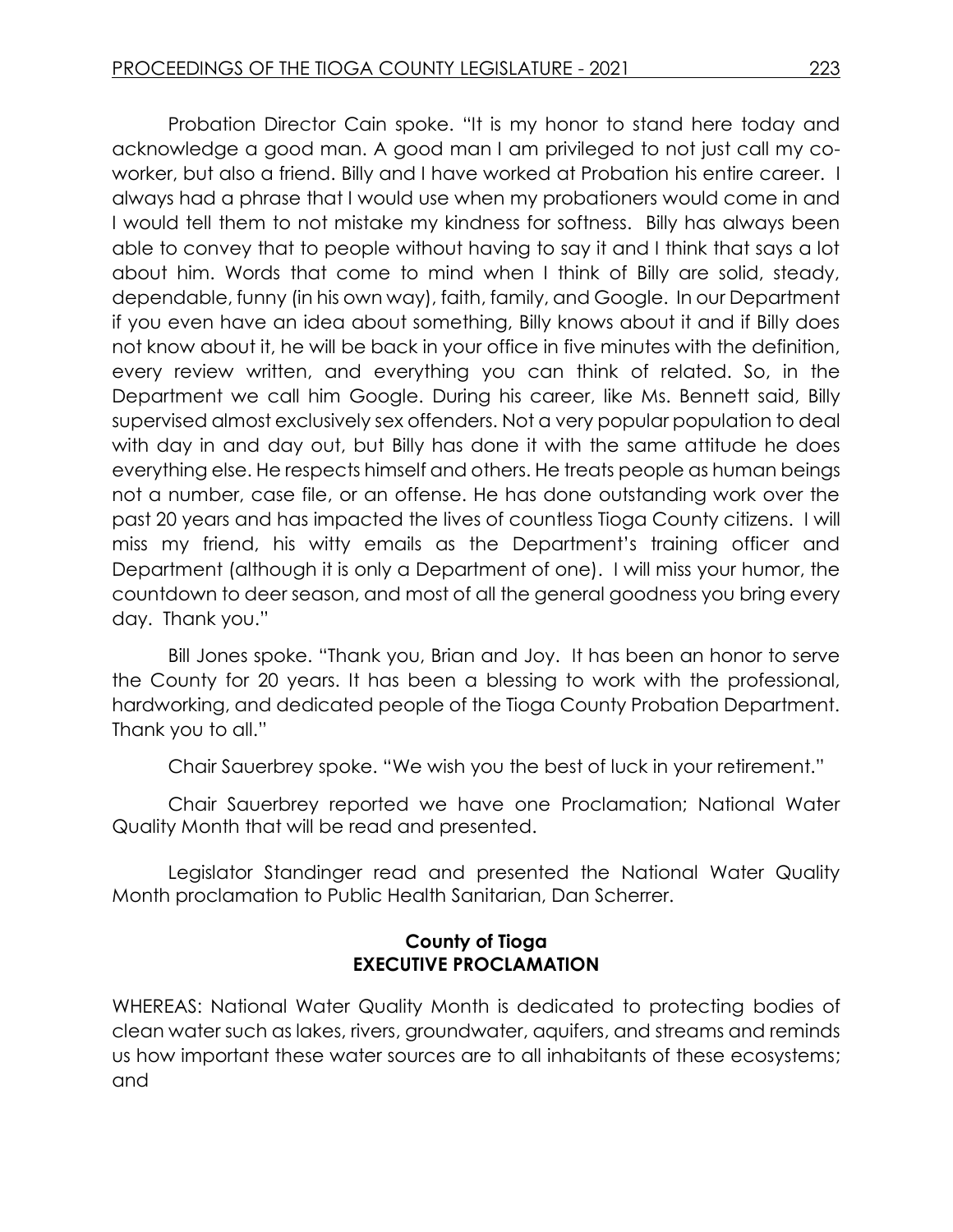WHEREAS: Virtually everything on our planet relies on clean water; and

WHEREAS: Clean water is essential to our health, agricultural needs, and our environment; and

WHEREAS: Even though water makes up 70% of the Earth's surface, only around 3% of the water supply is freshwater with 1% of which is easily accessible; and

WHEREAS: The major sources of freshwater pollution are from dumping industrial wastes, agricultural runoffs, leakage of untreated sewage, and chemicals from products used at home; and

WHEREAS: 99% of our drinking water in Tioga County comes from aquifers, and conserving these natural water sources is essential to keeping our community healthy to ensure safe drinking water for generations to come; therefore

THE TIOGA COUNTY LEGISLATURE does hereby proclaim the month of August 2021 as

## **NATIONAL WATER QUALITY MONTH**

and reminds our communities that Tioga County Public Health protects our natural water source by inspecting public and private water supplies on an annual basis, by monitoring safety plans, monitoring water for contaminates, and by inspecting for public health hazards to ensure that your water is safe to consume.

Legislator Standinger spoke. "I have a well at my house and I am sure a lot of other people in this County do, as well. I will tell you that clean water out of the ground is nice. Whatever these guys do to make sure that continues is a good thing."

Public Health Sanitarian Dan Scherrer spoke. "Thank you for recognizing the importance of drinking water because it is something that we are very lucky for in our County. If I had to summarize the last ten years of running this program, I would say that Tioga County is fortunate to have a good quantity and good quality of water. During our drought that we had two years ago, almost three months without water, every single municipality reported to me very little change, which means that we have a good amount of water in our aquifers. That made me feel really comfortable in the event of future droughts. Thank you."

There was no privilege of the floor.

Legislator Sullivan made a motion to approve the minutes of July 13 and August 5, 2021, seconded by Legislator Monell and carried.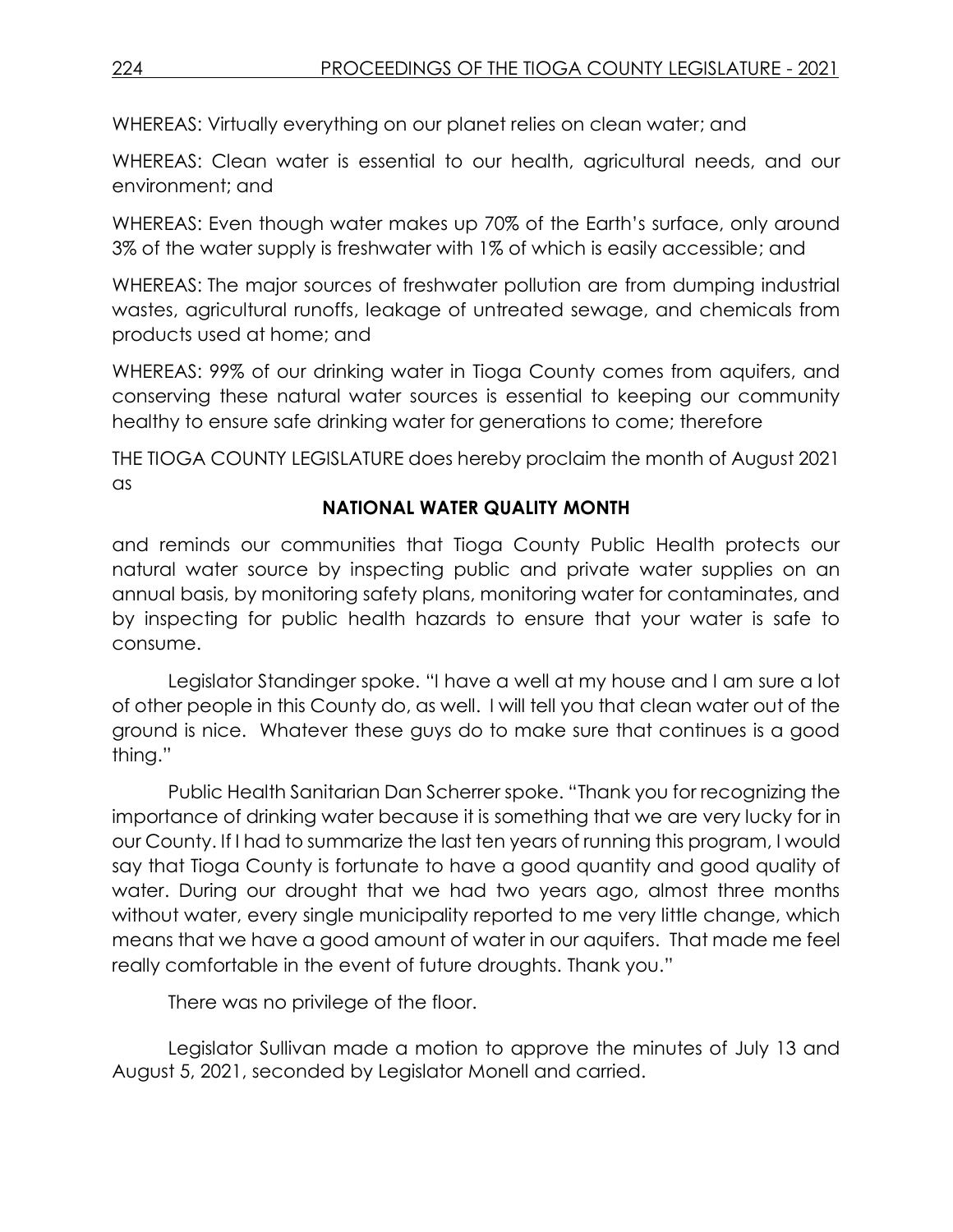Chair Sauerbrey stated all Legislative Committees met this month and the minutes are or will be on file with the Clerk of the Legislature by the end of this week.

Legislator Standinger moved for the adoption of the following resolution, seconded by Legislator Sullivan.

REFERRED TO: HEALTH & HUMAN SERVICES COMMITTEE

RESOLUTION NO. 175-21 *RESOLUTION REAPPOINTING MEMBER TO COMMUNITY SERVICES BOARD*

WHEREAS: Robert Williams' appointment to the Community Services Board expired on March 31, 2021; and

WHEREAS: The Community Services Board has recommended Robert Williams' reappointment; and

WHEREAS: Section Article 41.11 (d) of the Mental Hygiene Law allows counties to determine the length of term of Community Services Board members; therefore be it

RESOLVED: That Robert Williams be reappointed to the Community Services Board for term starting April 1, 2021 and ending March 31, 2025.

ROLL CALL VOTE Yes – Legislators Monell, Mullen, Roberts, Sauerbrey, Standinger, Sullivan, Weston, Balliet, and Hollenbeck.

No – None.

Absent – None.

RESOLUTION ADOPTED.

Legislator Mullen moved for the adoption of the following resolution, seconded by Legislator Hollenbeck.

| REFERRED TO:           | PUBLIC SAFETY COMMITTEE                                         |
|------------------------|-----------------------------------------------------------------|
| RESOLUTION NO. 176 -21 | APPROVE ALTERNATIVES TO INCARCERATION<br>2021-2022 SERVICE PLAN |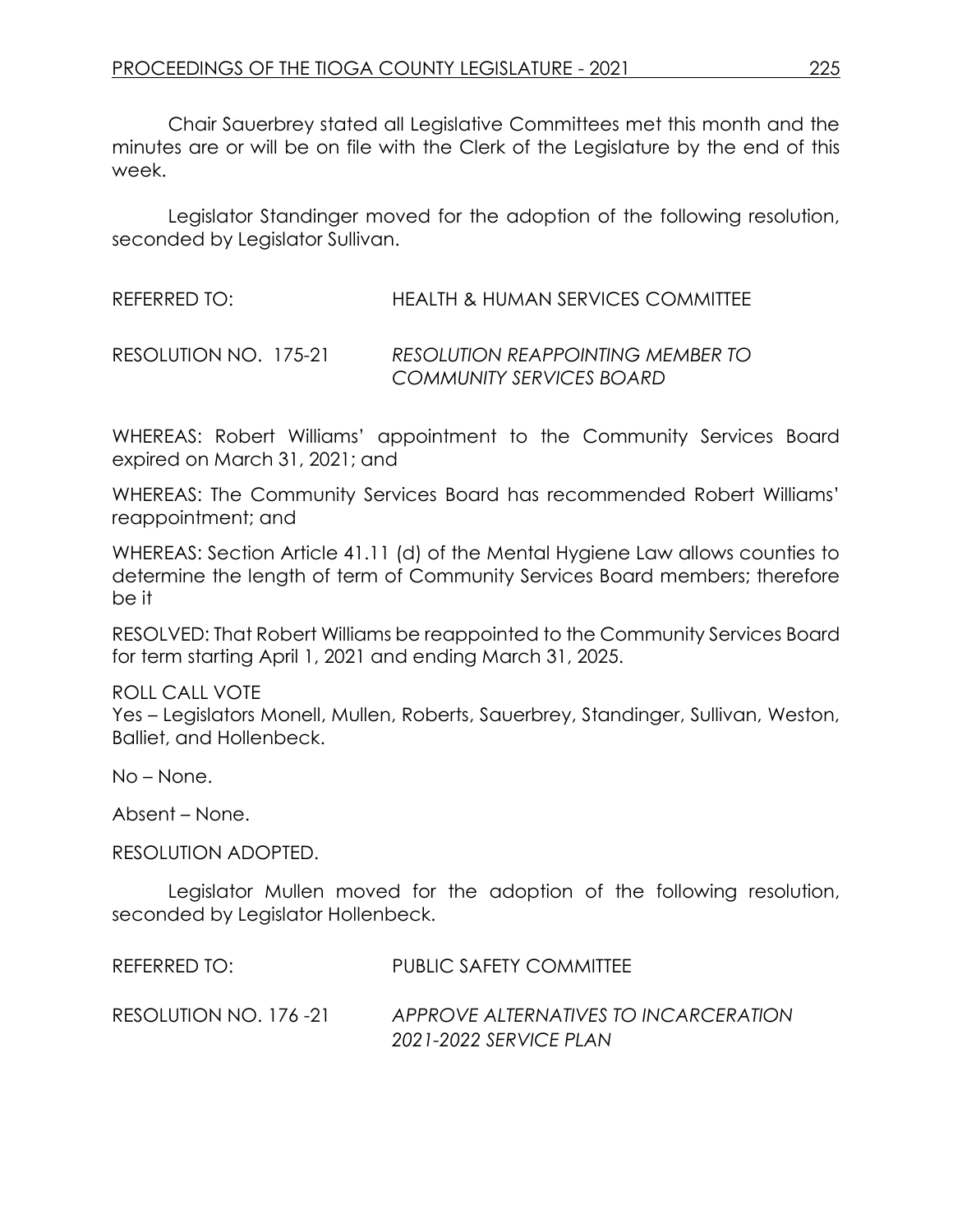WHEREAS: The Alternatives to Incarceration Service Plan for 2021-2022 was presented to the Alternatives to Incarceration Board via electronic mailing on July 27, 2021; and

WHEREAS: The Alternatives to Incarceration Programs in Tioga County for PreTrial Release and Community Service have a long standing tradition of being an effective tool to reduce the amount of inmates in the Tioga County Jail; the ATI Board approves the plan, the Tioga County Legislature will also support it; therefore be it

RESOLVED: That the Tioga County Legislature approves the Alternatives to Incarceration Service Plan for the time period of 7/1/2021 to 6/30/2022 and submit same to the NYS Division of Criminal Justice Services and Office of Probation and Correctional Alternatives to continue state-grant funding for Pre-Trial Release, Community Service, and Specialized Treatment.

ROLL CALL VOTE

Yes – Legislators Monell, Mullen, Roberts, Sauerbrey, Standinger, Sullivan, Weston, Balliet, and Hollenbeck.

No – None.

Absent – None.

RESOLUTION ADOPTED.

Legislator Standinger moved for the adoption of the following resolution, seconded by Legislator Sullivan.

REFERRED TO: HEALTH & HUMAN SERVICES COMMITTEE RESOLUTION NO. 177-21 *APPROVE FUNDING 2021 YOUTH BUREAU PROGRAM FUNDING*

WHEREAS: The Tioga County Legislature approves Youth Bureau program funding which is 100% reimbursable from the New York State Office of Children and Family Services; and

WHEREAS: The Tioga County Youth Board has reviewed 2021 applications for funding which are consistent with guidelines previously presented to the Legislative Committee; therefore be it

RESOLVED: That the following programs recommended by the Tioga County Youth Board for program year 2021 be approved by the Tioga County Legislature in the amounts indicated: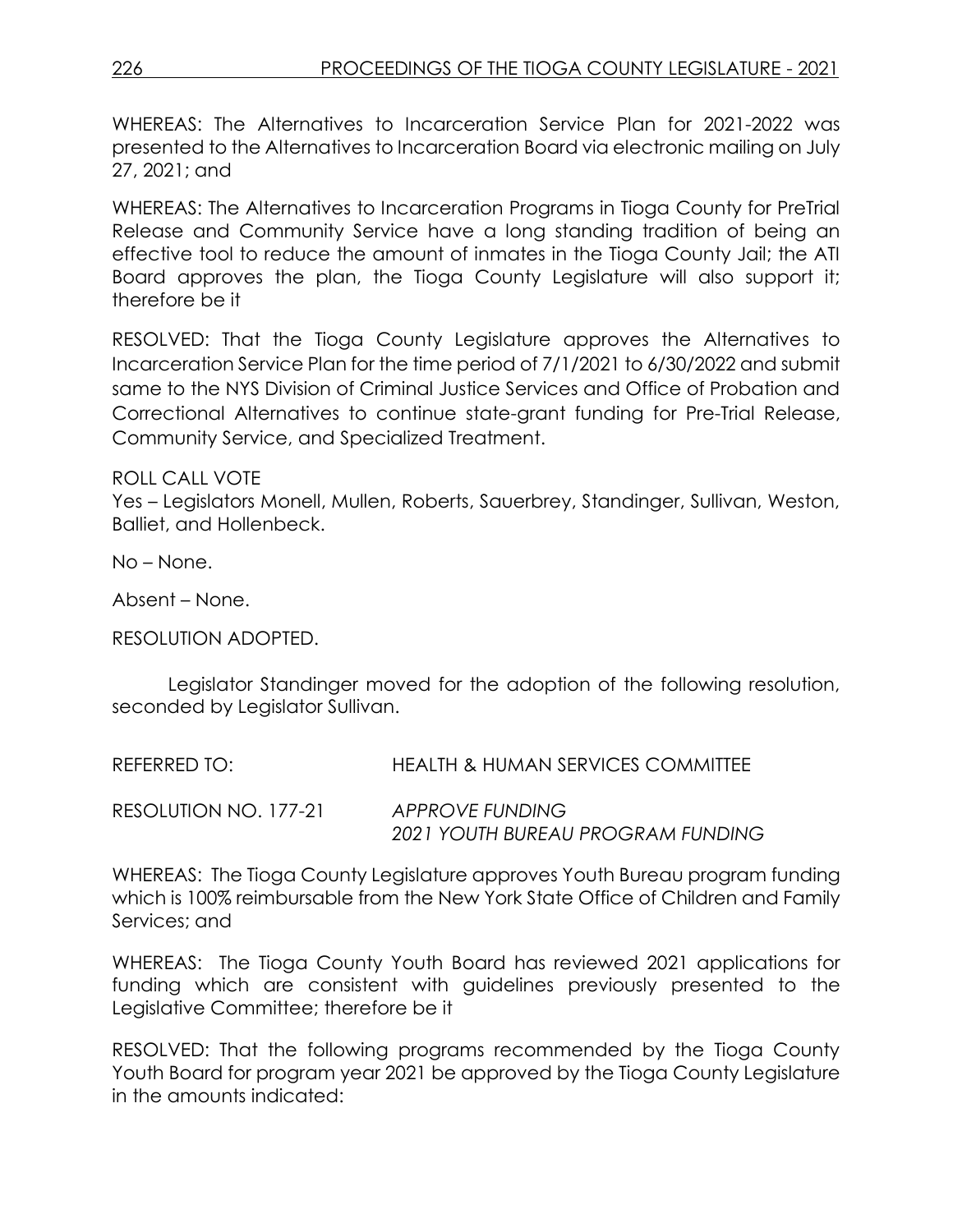| Cornell Cooperative Extension 4H Summer Youth Enrichment | \$5,700  |
|----------------------------------------------------------|----------|
| Big Brothers Big Sisters of the Twin Tiers               | \$3,000  |
| Northern Tioga Joint Summer Rec Program                  | \$4,600  |
| Cornell Cooperative Extension Family Resource Center     | \$5,000  |
| Spencer Van-Etten Schools PAVE                           | \$2,000  |
| Tioga Central Schools Summer Rec                         | \$8,000  |
| Village of Waverly Summer Rec                            | \$6,300  |
| Kali's Klub House 7 Keys to Success                      | \$4,800  |
| Town of Owego Waterman Rec Camp                          | \$2,700  |
| Catholic Charities YESS Program                          | \$4,500  |
| <b>Total Allocations</b>                                 | \$46,600 |

ROLL CALL VOTE

Yes – Legislators Monell, Mullen, Roberts, Sauerbrey, Standinger, Sullivan, Weston, Balliet, and Hollenbeck.

No – None.

Absent – None.

RESOLUTION ADOPTED.

Legislator Roberts moved for the adoption of the following resolution, seconded by Legislator Standinger.

| REFERRED TO:          | PUBLIC WORKS COMMITTEE                             |
|-----------------------|----------------------------------------------------|
| RESOLUTION NO. 178-21 | AWARD BID FOR EAST RIVER DRIVE<br>PAVEMENT OVERLAY |

WHEREAS: The Commissioner of Public Works budgeted for this project; and

WHEREAS: On July 13, 2021, the Department of Public Works received sealed bids from the following contractors:

| <b>Broome Bituminous Products, Vestal NY</b>   | \$443,800.00 |
|------------------------------------------------|--------------|
| Dalrymple Gravel and Contracting, Pine City NY | \$454,425.00 |
| Elmira Road Materials, Binghamton NY           | \$464,745.00 |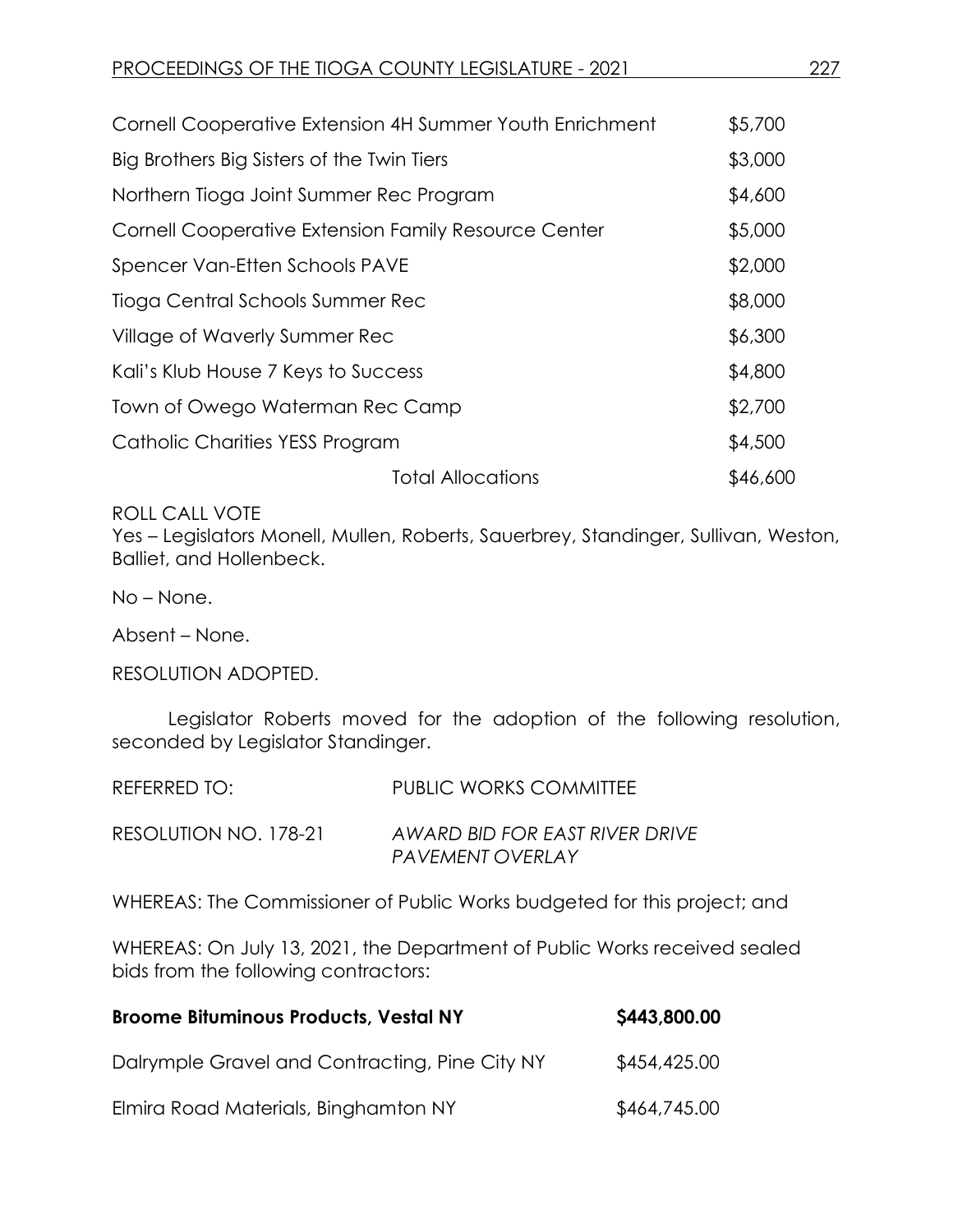Lancaster Development, Richmondville NY  $$500,669.67$ 

Therefore be it

RESOLVED: That the Tioga County Legislature award the bid to the low bidder, Broome Bituminous Products, Vestal NY not to exceed \$443,800.00 to be paid out of East River Drive Paving Account H5110.540001.H2103.

ROLL CALL VOTE Yes – Legislators Monell, Mullen, Roberts, Sauerbrey, Standinger, Sullivan, Weston, Balliet, and Hollenbeck.

No – None.

Absent – None.

RESOLUTION ADOPTED.

Legislator Roberts moved for the adoption of the following resolution, seconded by Legislator Standinger.

| REFERRED TO:          | PUBLIC WORKS COMMITTEE                          |
|-----------------------|-------------------------------------------------|
| RESOLUTION NO. 179-21 | AWARD BID FOR OAK HILL ROAD<br>PAVEMENT OVERLAY |

WHEREAS: The Commissioner of Public Works budgeted for this project; and

WHEREAS: On July 20, 2021, the Department of Public Works received sealed bids from the following contractors:

| <b>Broome Bituminous Products, Vestal NY</b>   | \$1,029,760.00 |
|------------------------------------------------|----------------|
| Dalrymple Gravel and Contracting, Pine City NY | \$1,052,625.00 |
| Elmira Road Materials, Binghamton NY           | \$1,065,749.00 |
| Lancaster Development, Richmondville NY        | \$1,209,068.64 |

Therefore be it

RESOLVED: That the Tioga County Legislature award the bid to the low bidder, Broome Bituminous Products, Vestal NY not to exceed \$1,029,760.00 to be paid out of Oak Hill Road Paving Account H5110.540001.H2002.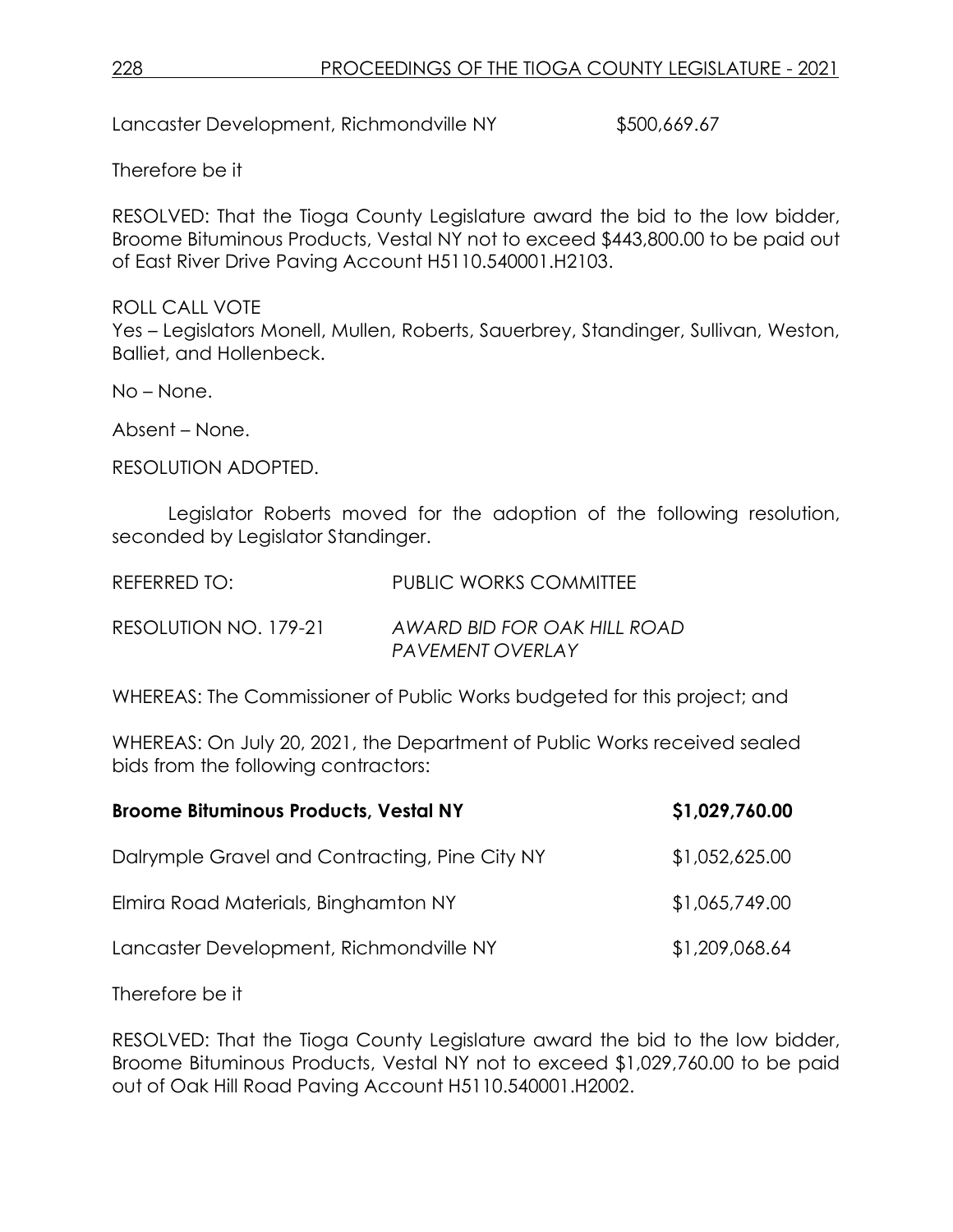ROLL CALL VOTE

Yes – Legislators Monell, Mullen, Roberts, Sauerbrey, Standinger, Sullivan, Weston, Balliet, and Hollenbeck.

No – None.

Absent – None.

RESOLUTION ADOPTED.

Legislator Mullen moved for the adoption of the following resolution, seconded by Legislator Monell.

| REFERRED TO:          | <b>PUBLIC SAFETY COMMITTEE</b><br><b>FINANCE COMMITTEE</b>                                                                                                                                            |
|-----------------------|-------------------------------------------------------------------------------------------------------------------------------------------------------------------------------------------------------|
| RESOLUTION NO. 180-21 | AUTHORIZE ACCEPTANCE OF HAZARDOUS<br><b>MATERIALS EMERGENCY PREPAREDNESS GRANT</b><br>(HMEP20 HE20-1000-E00) APPROPRIATION OF<br><b>FUNDS &amp; MODIFY 2021 BUDGET</b><br><b>EMERGENCY MANAGEMENT</b> |

WHEREAS: The Office of Emergency Services applied for and was awarded a Homeland Security and Emergency Services (DHSES) grant of \$6,465, in which 20% (\$1,293) will be appropriated directly from the County fund balance; and

WHEREAS: This funding must be accepted and appropriated; therefore be it

RESOLVED: That the Tioga County Legislature authorize the acceptance of this award; and be it further

RESOLVED: That the 2021 budget be modified and funds be appropriated to the following accounts:

|                  | FROM: A3360.433567 HME20 DHSES State Aid | \$5,172 |
|------------------|------------------------------------------|---------|
| $\overline{O}$ : | A3360.540140 HME20 Contracting Services  | \$6,465 |

## ROLL CALL VOTE

Yes – Legislators Monell, Mullen, Roberts, Sauerbrey, Standinger, Sullivan, Weston, Balliet, and Hollenbeck.

No – None.

Absent – None.

RESOLUTION ADOPTED.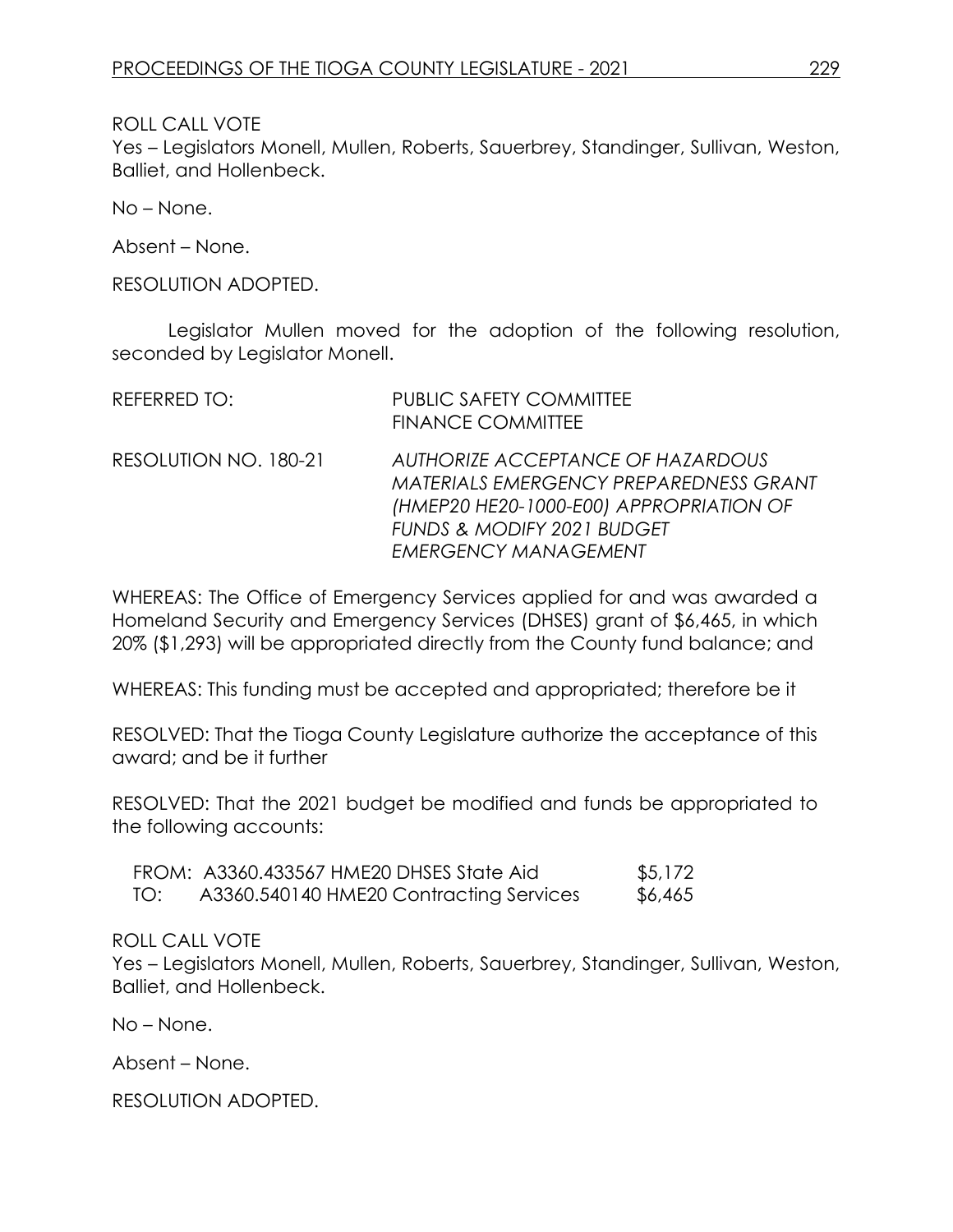Legislator Standinger moved for the adoption of the following resolution, seconded by Legislator Sullivan.

| REFERRED TO:          | <b>HEALTH &amp; HUMAN SERVICES COMMITTEE</b><br><b>FINANCE COMMITTEE</b>                                    |
|-----------------------|-------------------------------------------------------------------------------------------------------------|
| RESOLUTION NO. 181-21 | <b>AUTHORIZE GRANT APPLICATION</b><br>APPROPRIATION OF FUNDS AND AMEND 2021<br><b>BUDGET MENTAL HYGIENE</b> |

WHEREAS: The Office of National Drug Control Policy (ONDCP) and the Centers for Disease Control and Prevention (CDC) have partnered in an effort to reduce substance abuse among youth; and

WHEREAS: Tioga County Mental Hygiene is seeking authorization to apply for and receive Federal Funding of this Comprehensive Addiction and Recovery Act (CARA) Grant in partnership with Trinity CASA, Tioga County Alcohol and Substance Abuse Prevention (TC ASAP) Community Coalition; and

WHEREAS: Tioga County Mental Hygiene has been awarded said grant and the said funds need to be appropriated; and

WHEREAS: The Department deems it to be in the best interest of the community and youth of Tioga County to accept this grant funding; and

WHEREAS: The grant will be awarded annually from 7/01/2021 through 6/30/2026 and this funding is designated for specific program deliverables; and

WHEREAS: Appropriation of Funds requires Legislative approval; therefore be it

RESOLVED: That the grant funds be appropriated and the 2021 budget be amended as follows:

|     | From: A4210.444863.CARA | Federal Aid CARA Grant | \$50,000 |
|-----|-------------------------|------------------------|----------|
| To: | A4210.540590.CARA       | Services Rendered      | \$50,000 |

And be it further

RESOLVED: That available funds on 12/31 of the original \$50,000 will be carried forward into the New Year.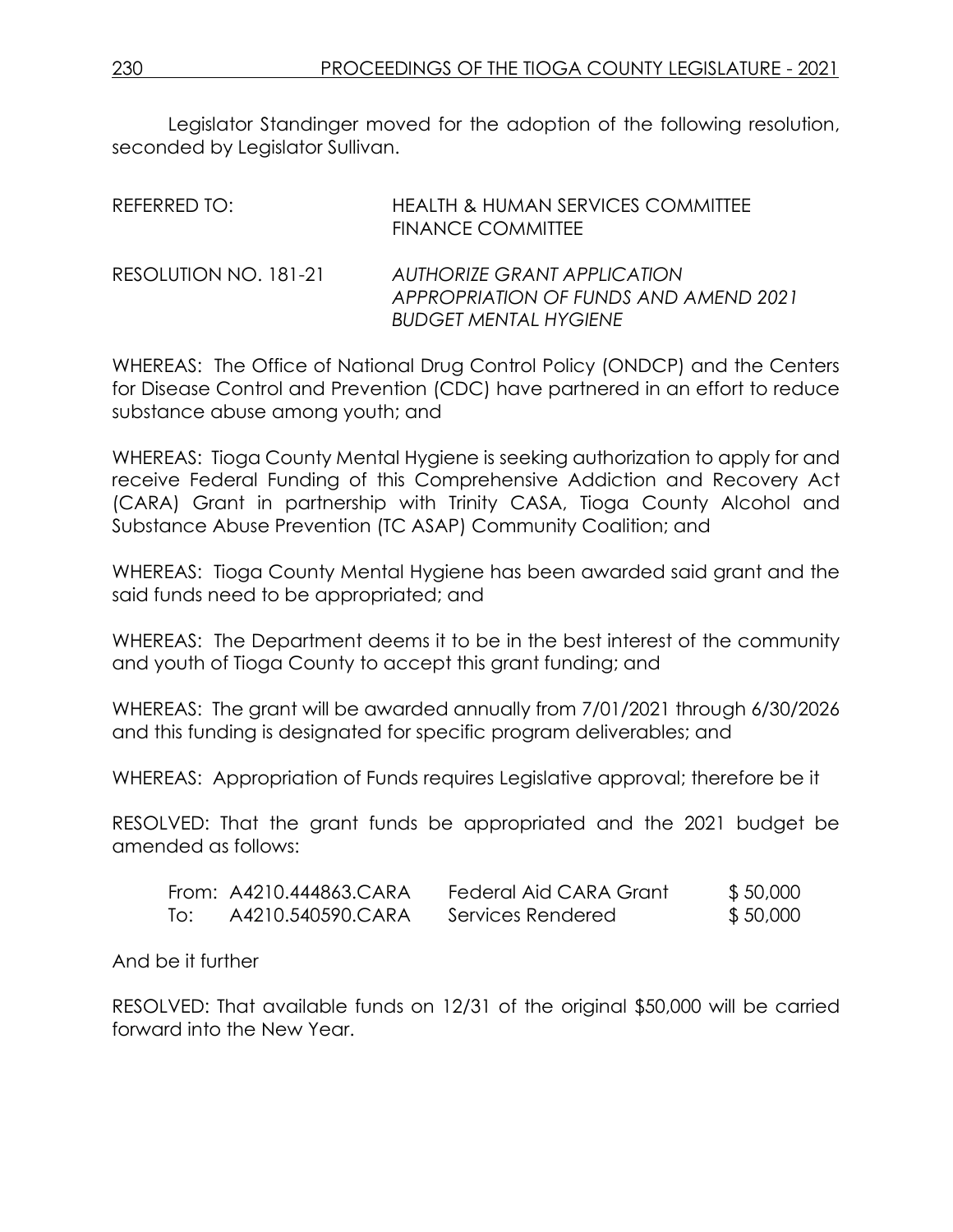ROLL CALL VOTE

Yes – Legislators Monell, Mullen, Roberts, Sauerbrey, Standinger, Sullivan, Weston, Balliet, and Hollenbeck.

No – None.

Absent – None.

RESOLUTION ADOPTED.

Legislator Sullivan moved for the adoption of the following resolution, seconded by Legislator Monell.

| REFERRED TO:          | <b>INFORMATION TECHNOLOGY COMMITTEE</b><br><b>FINANCE/ LEGAL COMMITTEE</b>                        |
|-----------------------|---------------------------------------------------------------------------------------------------|
| RESOLUTION NO. 182-21 | AMEND 2021 BUDGET & AUTHORIZE<br><b>APPROPRIATION OF FUNDS FROM</b><br><b>FMAS RESERVE BUDGET</b> |

WHEREAS: Tioga County established a Financial Management Accounting System (FMAS) Capital Reserve Account; and

WHEREAS: There is a need to correct the user access control permissions within Tyler Content Management Enterprise to enable the County to make best use of all of the available features; and

WHEREAS: The cost to complete the updates is \$2,960.00; and

WHEREAS: Legislative Approval is needed to modify the 2021 Budget; and

WHEREAS: Costs for the additional implementation should be reimbursed through the Financial Management Accounting System (FMAS) Capital Reserve Account H 387808 which requires appropriating funds from the reserve as well as Legislative approval; therefore be it

RESOLVED: That the additional costs be funded and the Treasurer's Capital Account be modified as follows:

| FROM: H387808 Financial Mamt System Reserve | \$2,960.00 |
|---------------------------------------------|------------|
| TO: H1325-520620 Software Expense           | \$2,960.00 |

ROLL CALL VOTE

Yes – Legislators Monell, Mullen, Roberts, Sauerbrey, Standinger, Sullivan, Weston, Balliet, and Hollenbeck.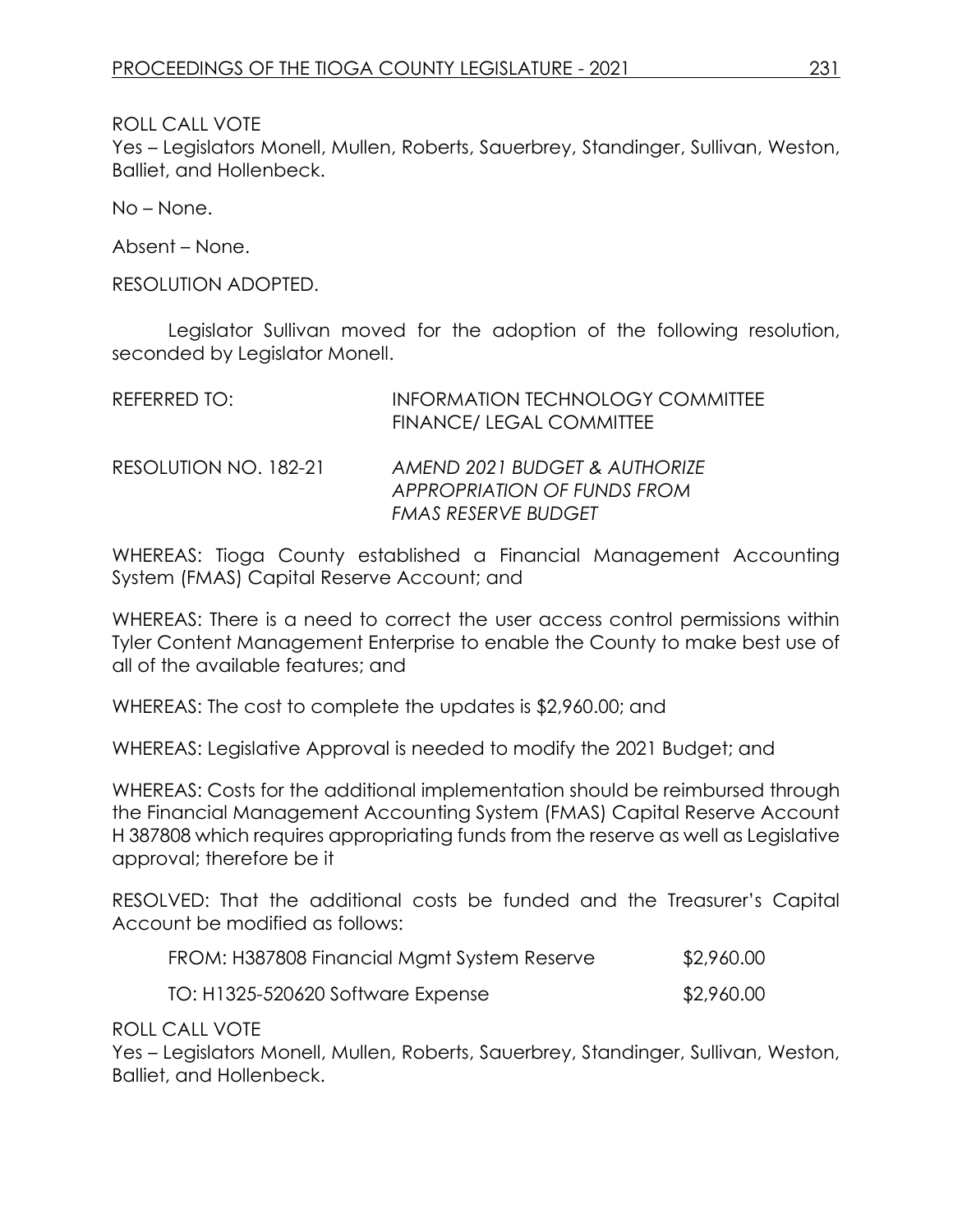No – None.

Absent – None.

RESOLUTION ADOPTED.

Legislator Monell moved for the adoption of the following resolution, seconded by Legislator Hollenbeck.

REFERRED TO: LEGAL/FINANCE COMMITTEE

RESOLUTION NO. 183-21 *AMEND RESOLUTION 173-21 TO ESTABLISH ARPA PAYROLL STIPEND BUDGET* 

WHEREAS: Tioga County was the recipient of State and Local Fiscal Recovery Funds through the American Rescue Plan Act (ARPA) that was signed into law on March 11, 2021 by President Biden; and

WHEREAS: Resolution 173-21 assigned Jackson Bailey, Tioga County Budget Officer, to perform management functions, oversight and monitoring on the services provided by Bonadio Group and shall receive additional compensation in the amount of \$5,000 annually, to be paid via his bi-weekly payroll checks, effective July 19, 2021; and

WHEREAS: Establishing a budget is needed for the payroll process and amending of Budget requires Legislative approval; therefore be it

RESOLVED: That the following budget line is created and funded as follows:

From: A1340-510050-M7674 Budget: All Other –ARPA FUNDS \$17,116.00

And be it further

RESOLVED: That unspent funds be carried forward annually until 12/31/2024 to coincide with the Bonadio contract.

ROLL CALL VOTE

Yes – Legislators Monell, Mullen, Roberts, Sauerbrey, Standinger, Sullivan, Weston, Balliet, and Hollenbeck.

No – None.

Absent – None.

RESOLUTION ADOPTED.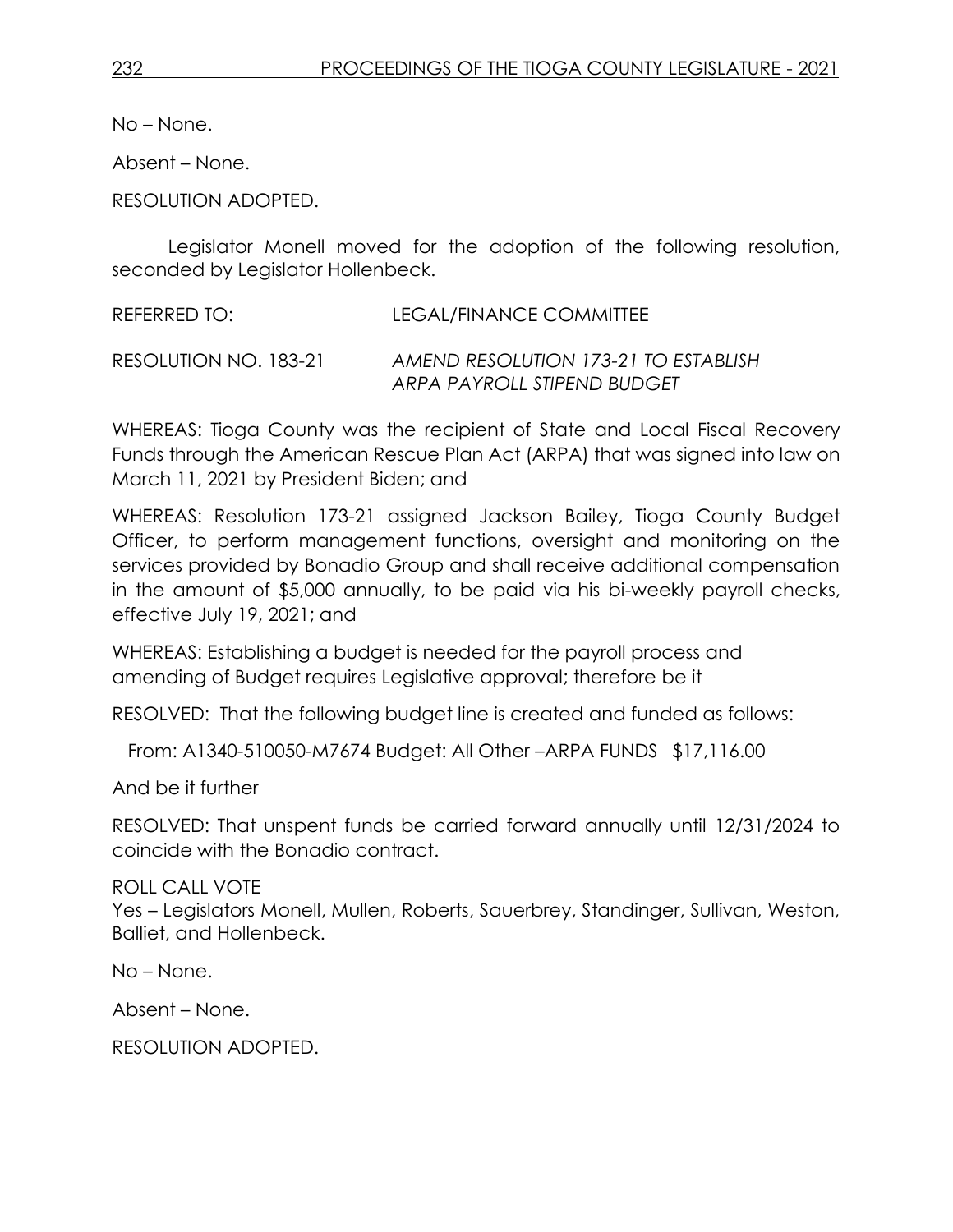Legislator Sullivan moved for the adoption of the following resolution, seconded by Legislator Monell.

| REFERRED TO:           | INFORMATION TECHNOLOGY<br>PERSONNEL COMMITTEE                     |
|------------------------|-------------------------------------------------------------------|
| RESOLUTION NO. 184 -21 | <b>AUTHORIZE APPOINTMENT:</b><br><b>CHIEF INFORMATION OFFICER</b> |

WHEREAS: Legislative approval is required for any appointment to a non-union position within Tioga County; and

WHEREAS: The position of Chief Information Officer (\$80,529 – 90,529 Non-union) has been vacant since August 6, 2021, due to a prior announced resignation; and

WHEREAS: A committee was formed to recruit for a replacement and after interviewing a number of candidates, the committee has identified a wellqualified candidate; therefore be it

RESOLVED: That the Tioga County Legislature appoints Jeremy Loveland to the title of Chief Information Officer at an annual salary of \$87,900.00 effective August 16, 2021.

ROLL CALL VOTE

Yes – Legislators Monell, Mullen, Roberts, Sauerbrey, Standinger, Sullivan, Weston, Balliet, and Hollenbeck.

No – None.

Absent – None.

RESOLUTION ADOPTED.

Legislator Balliet moved for the adoption of the following resolution, seconded by Legislator Hollenbeck.

| REFERRED TO:          | ADMINISTRATIVE SERVICES COMMITTEE<br>PERSONNEL COMMITTEE                              |
|-----------------------|---------------------------------------------------------------------------------------|
| RESOLUTION NO. 185-21 | AUTHORIZE APPOINTMENT OF DIRECTOR OF<br>ASSETS AND RECORDS MANAGEMENT<br>COUNTY CLERK |

WHEREAS: Legislative approval is required for any appointment to a non-union position within Tioga County; and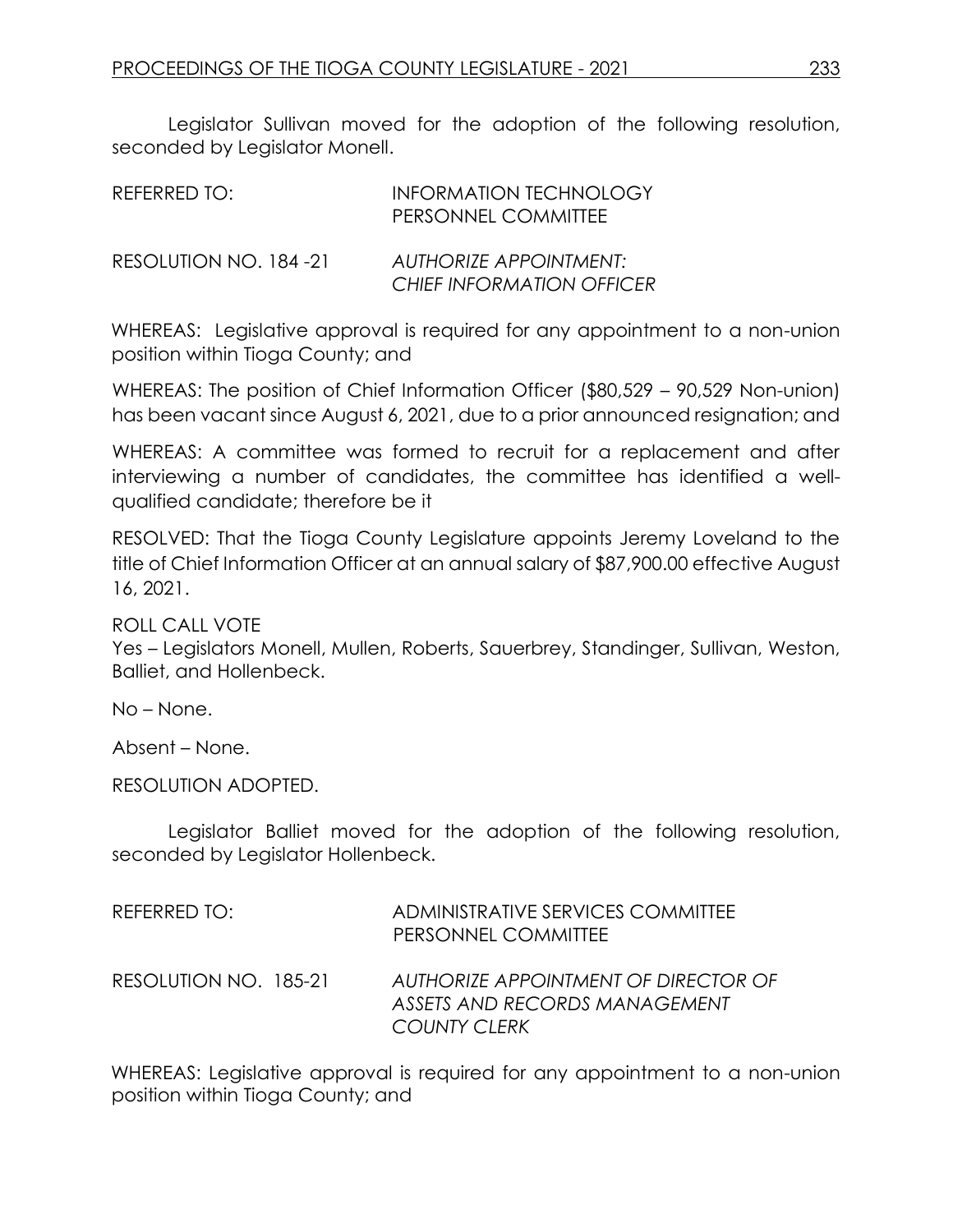WHEREAS: Resolution 61-21 authorized creation of the position Director of Assets and Records Management (Non-union \$31,869 - \$41,869) within the County Clerk's Office; and

WHEREAS: Following recruitment efforts, the Tioga County Clerk has identified a well-qualified candidate which she would like to appoint to said title; therefore be it

RESOLVED: That the Tioga County Clerk is authorized to provisionally appoint Tracy Savard as Director of Assets and Records Management at an annual salary of \$40,000 effective August 30, 2021, pending successful completion of civil service examination requirements.

ROLL CALL VOTE

Yes – Legislators Monell, Mullen, Roberts, Sauerbrey, Standinger, Sullivan, Weston, Balliet, and Hollenbeck.

No – None.

Absent – None.

RESOLUTION ADOPTED.

Legislator Standinger moved for the adoption of the following resolution, seconded by Legislator Sullivan.

| REFERRED TO:          | <b>HEALTH &amp; HUMAN SERVICES COMMITTEE</b><br>PERSONNEL COMMITTEE                                                                                              |
|-----------------------|------------------------------------------------------------------------------------------------------------------------------------------------------------------|
| RESOLUTION NO. 186-21 | CREATE AND FILL SEASONAL SOCIAL WELFARE<br>EXAMINER POSITION AND SEASONAL OFFICE<br>SPECIALIST I POSITIONS FOR THE HEAP PROGRAM<br>DEPARTMENT OF SOCIAL SERVICES |

WHEREAS: Legislative approval is required for the creation of any new positions within Tioga County; and

WHEREAS: The Home Energy Assistance Program (HEAP) will tentatively begin outreach in mid-August and be in full season on November 1, 2021; and

WHEREAS: The Social Services budget allows for the hiring of the following staff for the HEAP Program:

Two, full-time, seasonal Social Welfare Examiners for the period September 27, 2021 through February 25, 2022 at the starting salary of \$15.03 per hour, and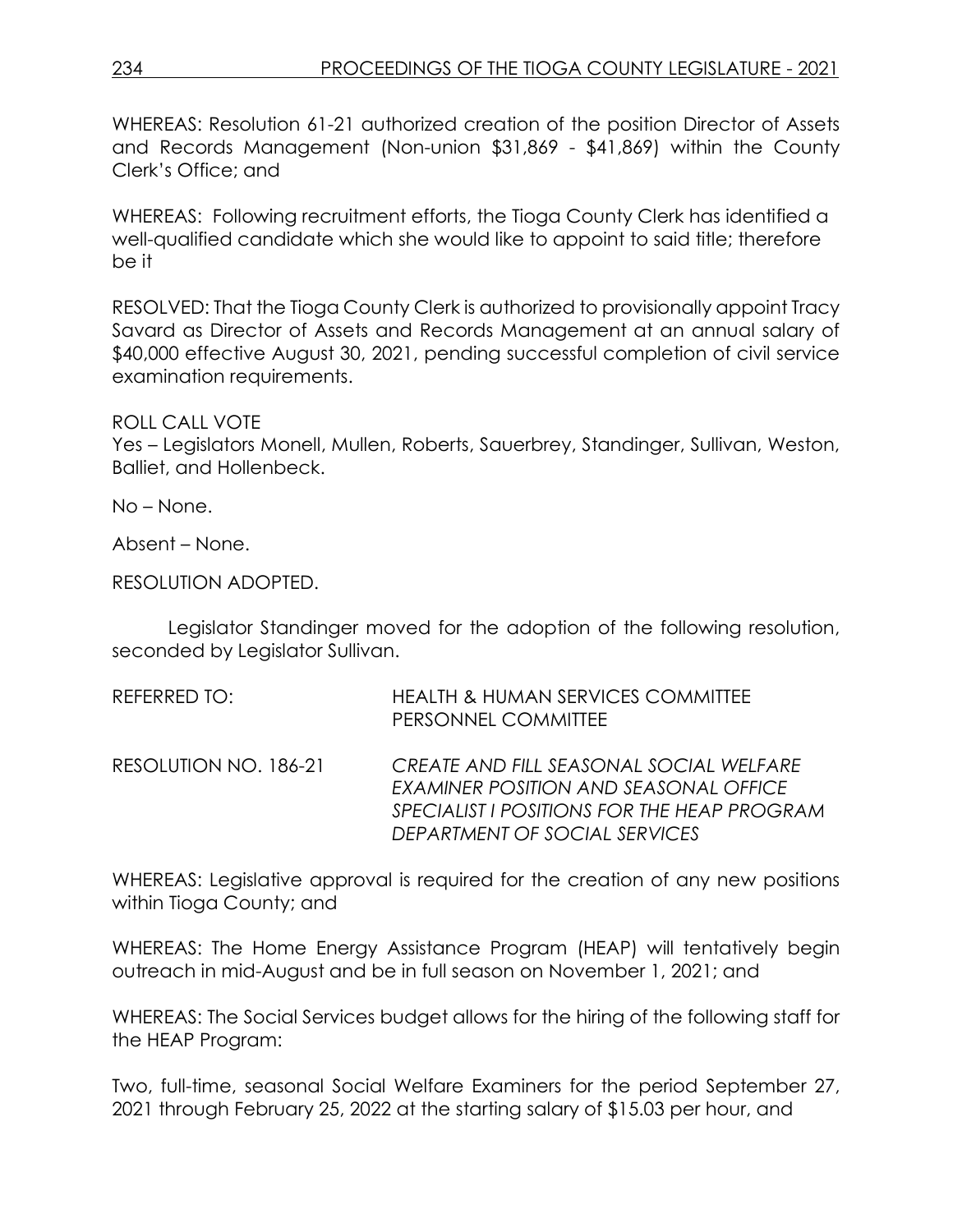One, full-time seasonal Office Specialist I for the period October 12, 2021 through March 25, 2022 at the starting salary of \$12.50 per hour, and

One, full-time, seasonal Office Specialist I for the period October 12, 2021 through February 25, 2022 at the starting salary of \$12.50 per hour, and

One, full-time, seasonal Office Specialist I for the period October 12, 2021 through January 28, 2022 at the starting salary of \$12.50 per hour; and

WHEREAS: The NYS Minimum Wage is scheduled to increase on December 31, 2021, to a rate to be published by the Commissioner of Labor on or before October 1, 2021, and Tioga County intends to pay at least minimum wage so the hourly rates for Office Specialist I positions will be adjusted accordingly as of December 31, 2021; therefore be it

RESOLVED: That the Department of Social Services be authorized to create and fill the seasonal HEAP positions listed above and where required, appoint from the appropriate eligible list.

Legislator Standinger spoke. "Unfortunately, there are people that do not have enough money for fuel and this program is done every year with government funding. I know these temporary employees really do a great job, according to Shawn Yetter, and I have not heard any complaints, so I am glad we are doing it."

ROLL CALL VOTE

Yes – Legislators Monell, Mullen, Roberts, Sauerbrey, Standinger, Sullivan, Weston, Balliet, and Hollenbeck.

No – None.

Absent – None.

RESOLUTION ADOPTED.

Legislator Roberts made a motion to have the following late-file resolution considered, seconded by Legislator Sullivan and carried.

Legislator Sullivan moved for the adoption of the following resolution, seconded by Legislator Hollenbeck.

| REFERRED TO:          | LEGISLATIVE WORKSESSION                                            |
|-----------------------|--------------------------------------------------------------------|
| RESOLUTION NO. 187-21 | CONTRACT FOR IT CONSULTANT SERVICES<br><b>FROM FORMER EMPLOYEE</b> |